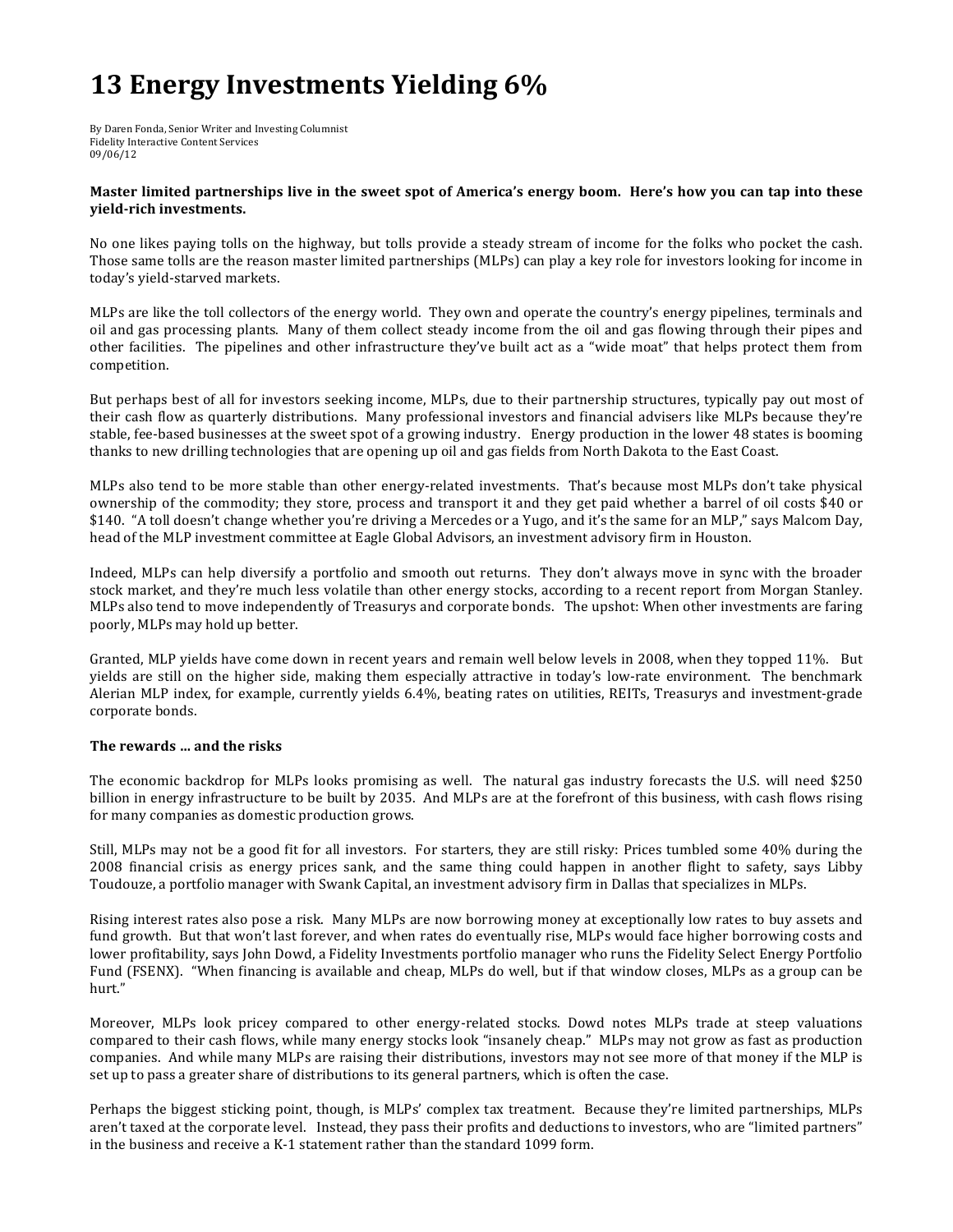This can have some tax advantages since around 80% to 90% of MLP distributions are considered "return of capital." Essentially, distributions are tax-deferred until an investor sells the MLP. But that's when the tax bite can sting investors with both capital gains and ordinary income taxes. Processing multiple K-1s, moreover, can be a time-consuming and expensive accounting headache come tax time.

# **Ways to invest**

Still, if you're willing to do some homework and have an accountant who can help come tax time, MLPs can be worth a look. Investors can buy MLPs in a mutual fund, ETF or ETN (exchange-traded note), all of which offer a way to invest in a broad basket of MLPs and help with the tax issue, since these investment products provide 1099 forms instead of K-1 statements. Options include the ALPS Alerian MLP ETF (AMLP) the JPMorgan Alerian MLP Index ETN (AMJ) and the SteelPath MLP Select 40 Fund (MLPEX), an actively managed mutual fund.

While ETFs and funds offer a one-stop shop, they come at a steep price. ETFs and funds that hold more than 25% of assets in MLPs must register as C-corporations, subjecting them to corporate taxes on investment gains. That means they generally hold back  $35\%$  of market gains to pay taxes — slicing about a third of any investment gains off the top.

That tax drag can sting. The Alerian MLP ETF, which tracks a slightly different index, the Alerian MLP Infrastructure index, had a total return of 11.75% over the last year versus 17.40% for the index, and the ETF has trailed the index by 6.4 percentage points since the ETF's inception in August 2010. Jeremy Held, director of research for ALPS Advisors (the ETF's sponsor), says corporate taxes can have different effects on the ETF's returns. When MLP prices are rising, the ETF would likely trail the index because the ETF would accrue deferred tax liabilities. When MLP prices fall, the ETF would likely beat the index because it would "unwind" those liabilities (the index gets no such tax benefit). ETNs, which are debt securities, don't pay corporate-level taxes and have generated higher returns. The JPMorgan Alerian ETN, for example, returned 17.78% in the last year, beating the Alerian ETF by 6.03 percentage points, according to Morningstar.

ETNs aren't tax-free, though, and have some downsides as well. Distributions are taxed as ordinary income at rates up to 35%, making ETNs best suited for a retirement account. ETN yields are also lower than the index. And because ETNs are a form of unsecured debt, there's always the risk that the issuer will default.

For investors who want an ETN, one option to consider is the Credit Suisse MLP Index ETN (MLPN). The ETN follows the Cushing 30 MLP index, which weights MLPs equally instead of by market cap like the Alerian index. Companies in the Cushing index were selected according to various measures including their growth in distributions, balance sheets and financial strength. And the index only tracks "midstream" companies, which are less sensitive to commodity prices than upstream and downstream companies. (In the energy world, upstream refers to exploration and production, midstream to processing, storage and transportation, and downstream to refining and marketing.)

"The No. 1 driver of MLP performance is growth of distributions," says Toudouze, whose firm runs the Cushing index. "If you can identify growth of distributions, you can identify growth of MLPs." The Credit Suisse ETN, which trailed the Alerian index in the last year, may be more volatile since it tracks an equal-weighted index with a smaller average market cap. Longer term, the Cushing index's performance has been better, beating the Alerian MLP Infrastructure index over the last five years and generating higher total returns since 2001, according to data from S&P.

## Going solo

For investors willing to do some research, individual MLPs can provide the highest total returns. Owning MLPs individually means dealing with K-1 forms and taking a bit more risk. But a basket of five or six major companies is likely to track the Alerian index fairly closely and returns should be higher in the long run than in an ETF or fund, says George Kiraly, an adviser with LodeStar Advisory Group in Short Hills, N.J.

MLPs he's purchased for clients include Kinder Morgan Energy Partners (KMP), Boardwalk Pipeline Partners (BWP), Enterprise Products Partners (EPD), Williams Partners (WPZ) Energy Transfer Partners (ETP) and Cheniere Energy Partners (CQP). These are generally strong businesses with a long history of stable distributions, he says. They offer a good mix of exposure to pipelines, transportation, storage and processing. And their blended yield is 6.64%.

Another option is to buy shares in the five largest MLPs in the Alerian ETF: Enterprise Products Partners, Kinder Morgan Energy Partners, Magellan Midstream Partners (MMP), Plains All American Pipeline (PAA), and Oneok Partners (OKS). Combined, they account for over  $41\%$  of the ETF and a large share of its performance.

However you invest, many advisers recommend MLPs for a small portion of their client portfolios. "Yields look fabulous compared to what's out there now," says Kiraly. And unless there's a radical change in the U.S. energy industry, MLPs are likely to keep collecting tolls for years to come.